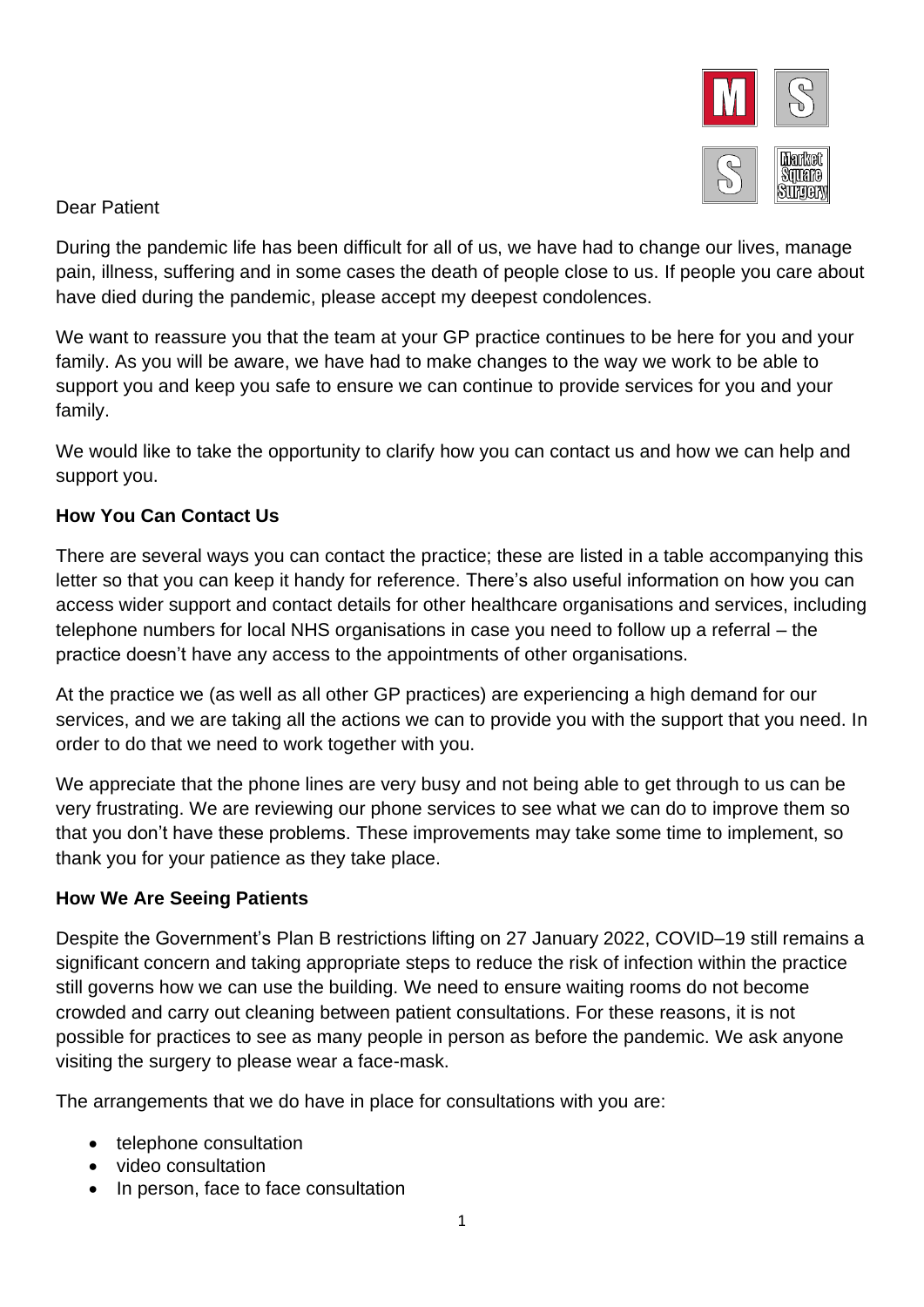We are working hard to make sure that you get the same high standard of care whatever type of consultation you have with us. Telephone and video consultations could be safer, quicker and more convenient for you. If during a telephone or video consultation, there is a decision that it is necessary to see you in person then an appointment will be made for you to come to the practice.

Your consultation will be made with the professional who can best deal with your query. We rely on the expertise of our colleagues who are: nurses, paramedics, pharmacists, healthcare assistants, physiotherapists and doctors. This enables us to have a large volume of appointments available for people each day and ensures that you get the right care from the right professional.

Our reception staff are trained to sign post you to the right health care professional for your need as efficiently as possible and will ask for the reason you are contacting the surgery. We understand you may feel reluctant to share personal medical information, but please be assured our reception staff are there to help and your information will be treated in the strictest confidence.

## **Routine services**

The successful roll out of the booster programme means that our practice can now resume routine appointments after some of these were paused in mid-December to divert resources to delivering more vaccinations during the Omicron wave. We are now urging patients who have held off contacting their practice with more routine issues over recent weeks, and those who are due to have health checks, to come forward.

Support for patients with urgent health concerns and for clinically vulnerable patients or for people with an ongoing health condition has continued throughout. We continue to be here for you. Please don't hesitate in contacting us.

#### **How To Get Involved**

If you would like to become more involved in how the practice works. We would like to invite you to become part of our Patient Participation Group (PPG). This is a group of patients, carers and practice staff who meet to discuss practice issues and patient experience in order to help improve the service. If you would like to become part of the group or have a discussion with one of the members the contact details are on the list below.

If you do have any comments or feedback you would like to share you can also do this by contacting our Senior Admin Manager, Karnika Baluja. We're always looking for ways to improve our services, and if something has not met your expectations or you'd like to share a positive experience, we would like to hear about it.

Thank you very much for your time. We are confident that as a team of patients and professionals we can continue to look after one another and ensure that the services you need are available for you.

Kind regards

Market Square Surgery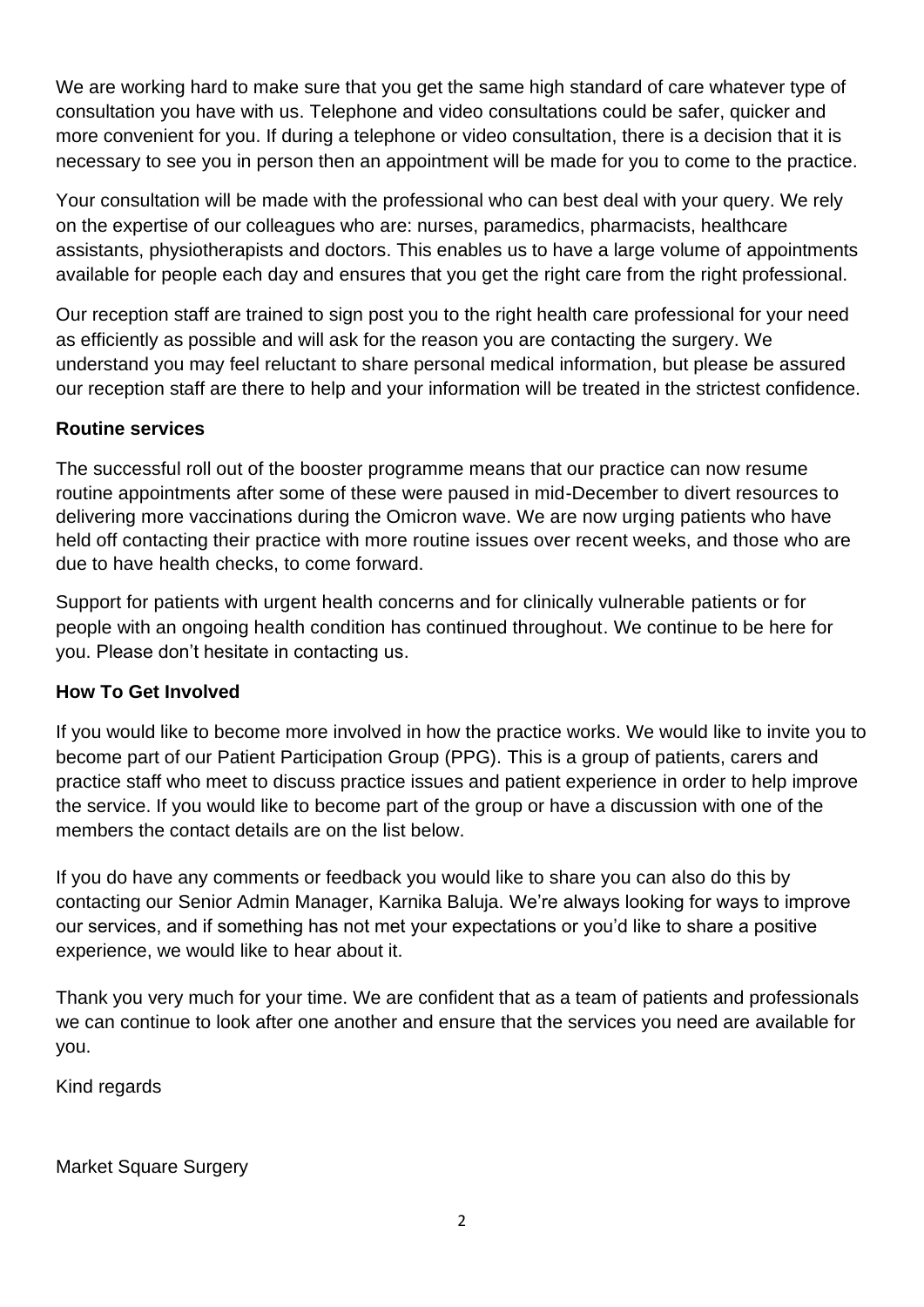# **You can contact Market Square Surgery in the following ways**

| <b>Method</b>                        | <b>Details</b>                                                         |
|--------------------------------------|------------------------------------------------------------------------|
| Telephone                            | Our number is: 01992 260002                                            |
|                                      | Phone lines are open from 8.30am to 6.30pm                             |
| E-mail                               | The email address is - Weccg.F81749-results@nhs.net                    |
| The NHS app                          | You can use the NHS app to;                                            |
| (download for Android or Apple       | Book appointments                                                      |
| to your smart phone if you           | Order repeat prescriptions                                             |
| have one)                            | Review your medical record                                             |
|                                      | See our COVID pass<br>$\bullet$                                        |
|                                      | www.nhs.uk/nhs-app/                                                    |
| In person                            | You are welcome to come to reception to:                               |
|                                      | book appointments                                                      |
|                                      | drop off samples                                                       |
|                                      | drop off letters                                                       |
|                                      |                                                                        |
| In writing                           | Please post letters to:                                                |
|                                      |                                                                        |
|                                      | <b>Market Square Surgery</b>                                           |
|                                      | 13 Sewardstone Road                                                    |
|                                      | <b>Waltham Abbey</b><br><b>Essex</b>                                   |
|                                      | EN9 1NP                                                                |
|                                      |                                                                        |
|                                      | Or drop them off at the practice                                       |
| For prescriptions                    | Either:                                                                |
|                                      | drop off a request in the box outside the front door                   |
| There are several ways you           | order on the NHS app                                                   |
| can order prescriptions,             | order through your pharmacy<br>$\bullet$                               |
| including repeat prescriptions.      | order through the practice website -                                   |
| Please talk to us about this.        | www.marketsquaresurgery.co.uk                                          |
|                                      |                                                                        |
| <b>Patient Participation Group</b>   | Contact details - Mrs Nina Fletcher                                    |
|                                      | Email - ninafletcher67@gmail.com                                       |
| To follow up a referral that the     | The most common organisations we refer to are:                         |
| practice has made for you to         | Essex partnership NHS Foundation Trust                                 |
| either the community services        | o Community and Mental Health please call: 0300 123                    |
| or a Hospital, please contact        | 0808                                                                   |
| the community service or<br>hospital | The Princess Alexandra Hospital please call: 01279 444 455             |
|                                      | To change an Outpatients appointment please call:<br>٠                 |
|                                      | 01279 827 391                                                          |
|                                      | To contact the maternity team if you are in labour please<br>$\bullet$ |
|                                      | call: 01279 444 455 and enter extension 2144                           |
|                                      |                                                                        |
|                                      | Addenbrookes Hospital please call: 01223 245151<br>٠                   |
|                                      |                                                                        |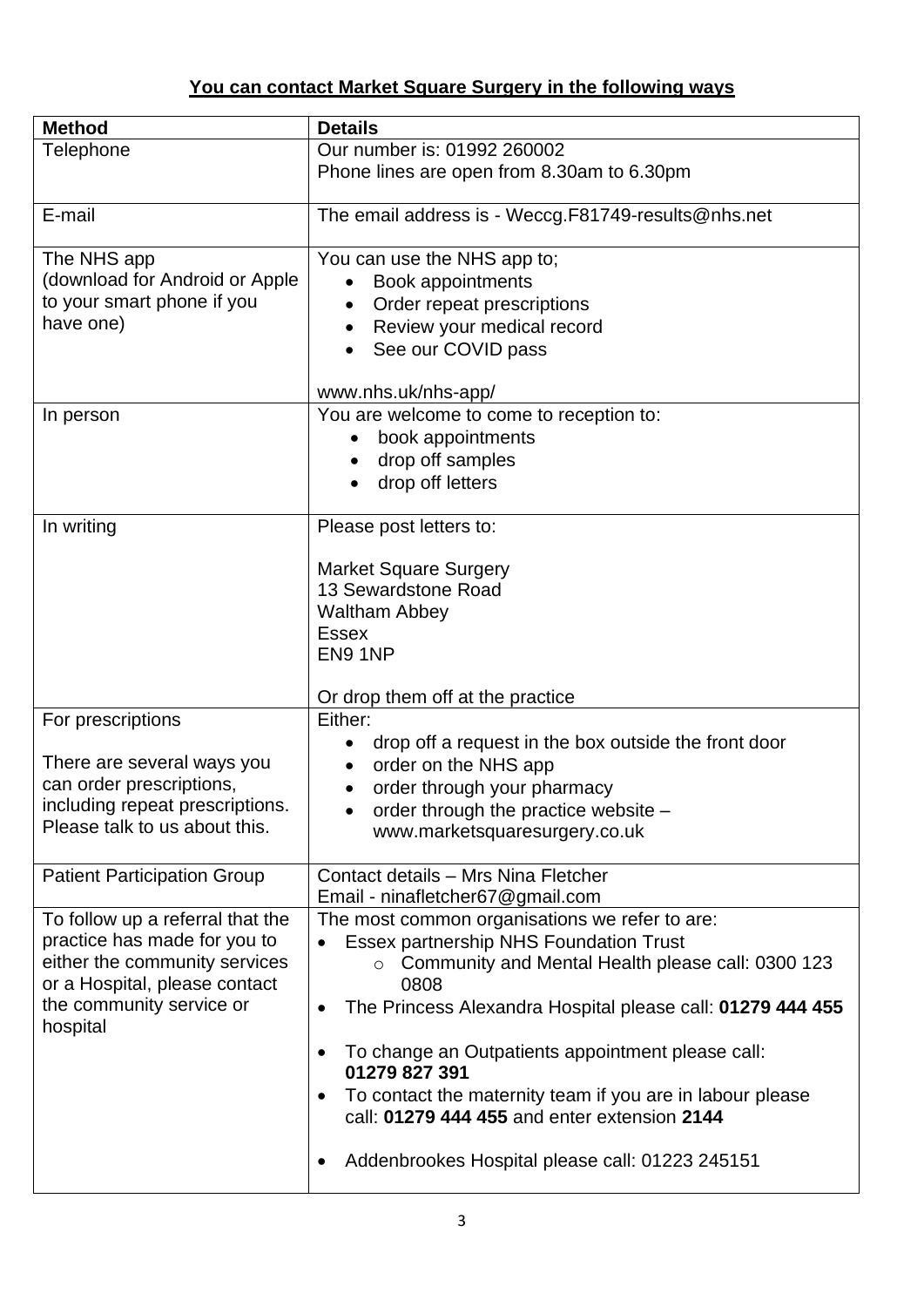|                                       | Mid Essex (Broomfield) please call: 01245 362000                                                                                        |
|---------------------------------------|-----------------------------------------------------------------------------------------------------------------------------------------|
|                                       | Barts Health please call: 0207 3777 000<br>$\bullet$                                                                                    |
|                                       | Postponed outpatient appointments and numbers for<br>patients to contact for urgent queries                                             |
|                                       | The numbers below are direct contact numbers for specific                                                                               |
|                                       | services. If the service you need is not detailed below or you are<br>unable to get through, please contact the hospital's switchboard: |
|                                       | For Mile End, St Bartholomew's or The Royal London please<br>call: 020 7377 7000                                                        |
|                                       | For Newham please call: 020 7476 4000                                                                                                   |
|                                       | For Whipps Cross please call: 020 8539 5522                                                                                             |
|                                       | <b>Whipps Cross Hospital</b>                                                                                                            |
|                                       | Appointment call centre please call: 020 8537 6768                                                                                      |
|                                       |                                                                                                                                         |
| Sharing feedback with the<br>practice | Please contact the Senior Admin Manage, Karnika Baluja, in the<br>first instance                                                        |
|                                       | The practice complaints policy can be found on our website -                                                                            |
|                                       | www.marketsquaresurgery.co.uk                                                                                                           |
|                                       |                                                                                                                                         |
|                                       | If you would rather speak to someone not directly involved in<br>your care:                                                             |
|                                       | • Complaints advocacy services in Essex are run by                                                                                      |
|                                       | https://www.pohwer.net/                                                                                                                 |
|                                       | $\circ$ 0300 456 2370                                                                                                                   |
|                                       | NHS England https://www.england.nhs.uk/contact-<br>$\bullet$                                                                            |
|                                       | us/complaint/complaining-to-nhse/                                                                                                       |
|                                       | o england.contactus@nhs.net                                                                                                             |
|                                       | 0300 311 22 33<br>$\circ$                                                                                                               |

# **Other ways to get medical support and advice**

| <b>Method</b>                                                                                                                                                                                                           | <b>Details</b>                                                                                                                                                                                                                               |
|-------------------------------------------------------------------------------------------------------------------------------------------------------------------------------------------------------------------------|----------------------------------------------------------------------------------------------------------------------------------------------------------------------------------------------------------------------------------------------|
| NHS 111 online<br>If you have an urgent health need that can't wait,<br>please visit NHS 111 online, or if unable to use<br>the internet, call 111, who will advise the best<br>place or treatment to suit their needs. | To get help from NHS 111, you can:<br>go to 111 nhs.uk (for people aged 5 and<br>over only)                                                                                                                                                  |
| Please contact 111 before going to A&E. They<br>can book an appointment for you at A&E.                                                                                                                                 | $\cdot$ call 111                                                                                                                                                                                                                             |
| Dial 999 for life-threatening emergencies                                                                                                                                                                               | NHS 111 is available 24 hours a day, 7 days a<br>weeklf you're Deaf and want to use the phone<br>service, you can use the NHS 111 British Sign<br>Language service available in your country.<br>You can also call 18001 111 on a textphone. |